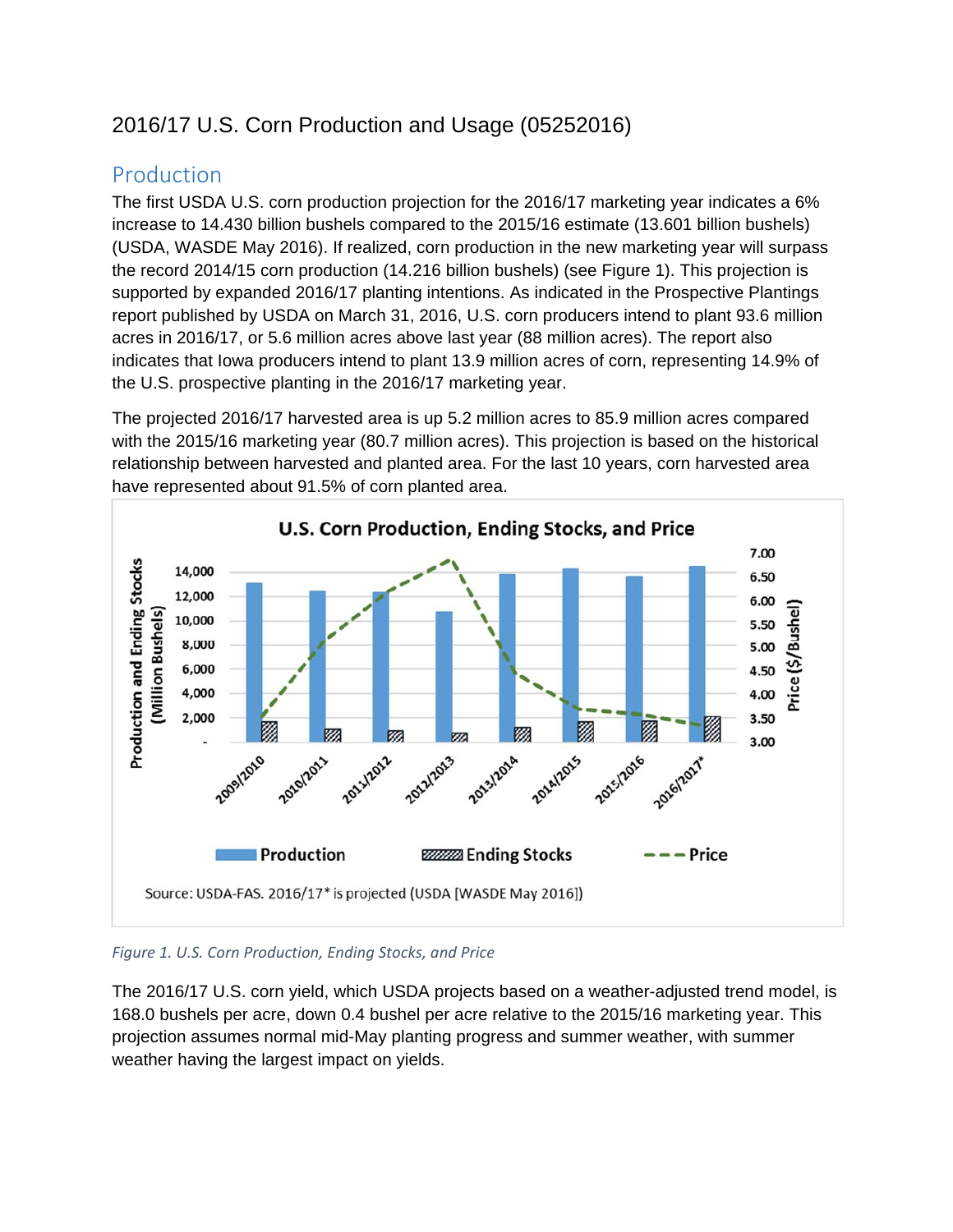As of May 22, 2016, 86% of the 2016/17 U.S. corn crop had been planted in the 18 major cornproducing States (USDA Crop Progress report, May 23, 2016). This share is down from the 90% planting progress year over year, but 1% up from the previous five-year average (85%). Iowa's planting progress (96%) was 4% ahead of its preceding five-year average (92%) at this point last season (May 22, 2015). In addition, corn emergence in the 18 States in the week ending on May 22, 2016 was at 60%, 9% behind last year at this point but 5% ahead of the fiveyear average (55%). Corn emergence in Iowa was 75%, up 12% from its five-year average (63%).

With projected record corn production and expected beginning stocks at 1.803 billion bushels, which are projected 0.072 billion above last year (1.731 billion), the 2016/17 U.S. corn supply is projected at 16.273 billion bushels. If realized, U.S. corn supply will exceed last marketing year corn supply by 0.886 billion bushels.

## Utilization

2016/17 U.S. corn utilization (14.120 billion bushels) is also projected to set a new record (see Figure 2), with both domestic use and exports rising in the new projected marketing year. The two main U.S. corn usages, feed and residual (F&R) and corn used to produce ethanol, are projected at 5.550 billion bushels and 5.300 billion bushels, respectively (see Figure 2). F&R usage is projected to increase by 0.300 billion bushels from the 2015/16 estimate. As indicated by USDA, the factors boosting the increase in F&R usage in 2016/17 are a projected larger corn production, lower expected corn price, and increased number of livestock and poultry.



*Figure 2. U.S. Corn Utilization (Million Bushels)*